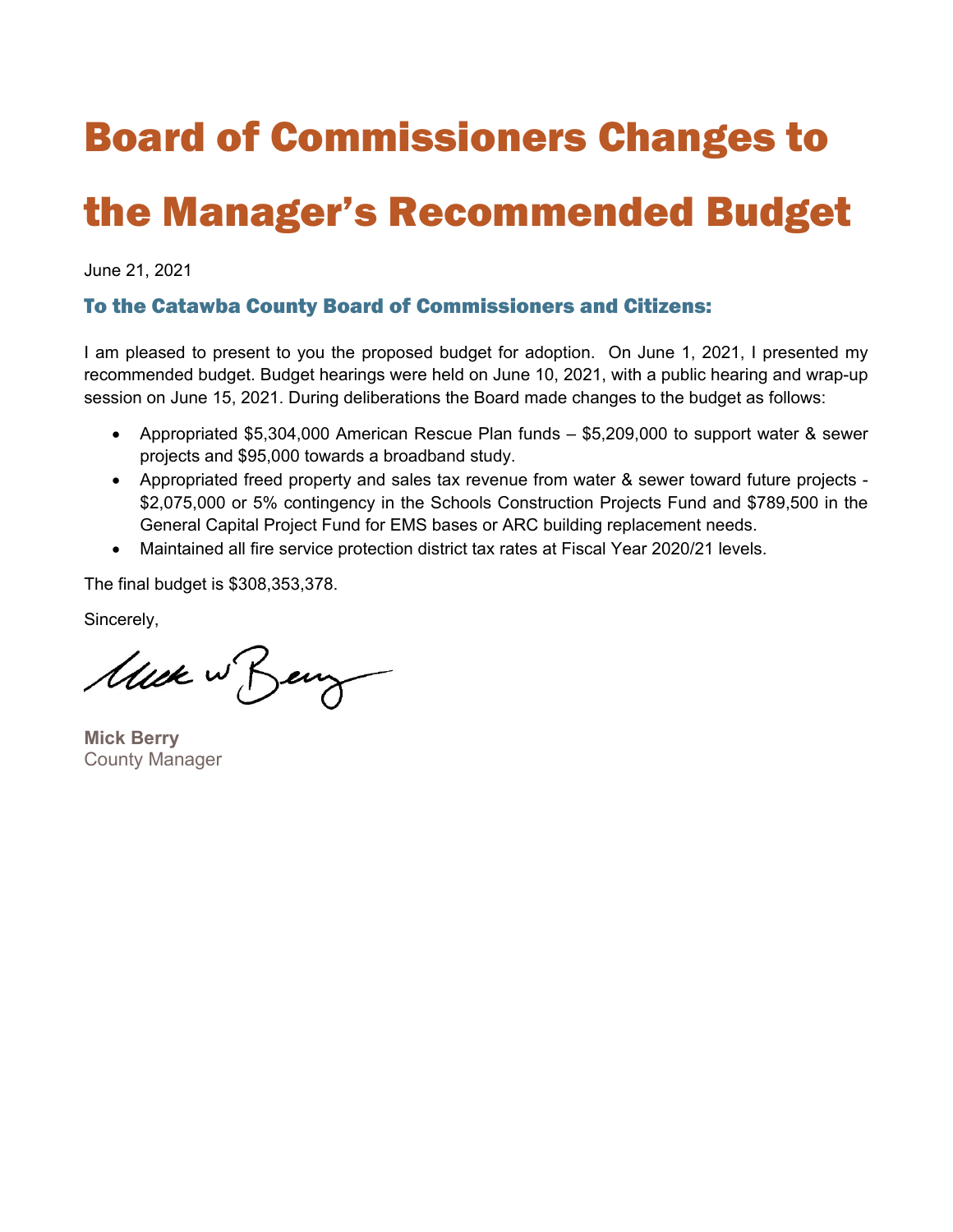### Message from the County Manager

June 1, 2021

#### To the Catawba County Board of Commissioners and Citizens:

I am pleased to present to you the recommended Catawba County budget for Fiscal Year 2021/22 in the amount of \$303,965,260, which maintains a property tax rate of \$0.575 per \$100 of valuation and reflects a 25.9 percent increase in the total budget. (This increase is driven primarily by required transfers related to establishing the SECC Water and Sewer District and receipt of a state grant for school construction.) The General Fund budget is \$210,522,842 of this total, a 4.6 percent increase over the current year. The budget is balanced and prepared in accordance with the Local Government Budget and Fiscal Control Act and Generally Accepted Accounting Principles, and is aligned with the priorities of and direction given by the Board of Commissioners.

The Fiscal Year 2021/22 Budget continues to invest in the Board of Commissioners' Strategic Plan, focused on creating jobs and growing the tax base while continuing to amplify the County's strong quality of life. Even in the face of the COVID-19 pandemic, Catawba County's deep-rooted tradition of fiscal stewardship has served the community well, positioning the Board of Commissioners to make strategic investments in services that protect community health and safety and reinforce the County's positive business climate, a critical component of the County's and region's post-pandemic economic recovery.

The attached Budget Highlights provides an executive summary of the coming year's financial plan. Details on each department's budget, school capital and current expense funding, longer term capital improvement plans and other future looking data and analysis round out this budget.

Sincerely,

Muck w Beng

**Mick Berry** County Manager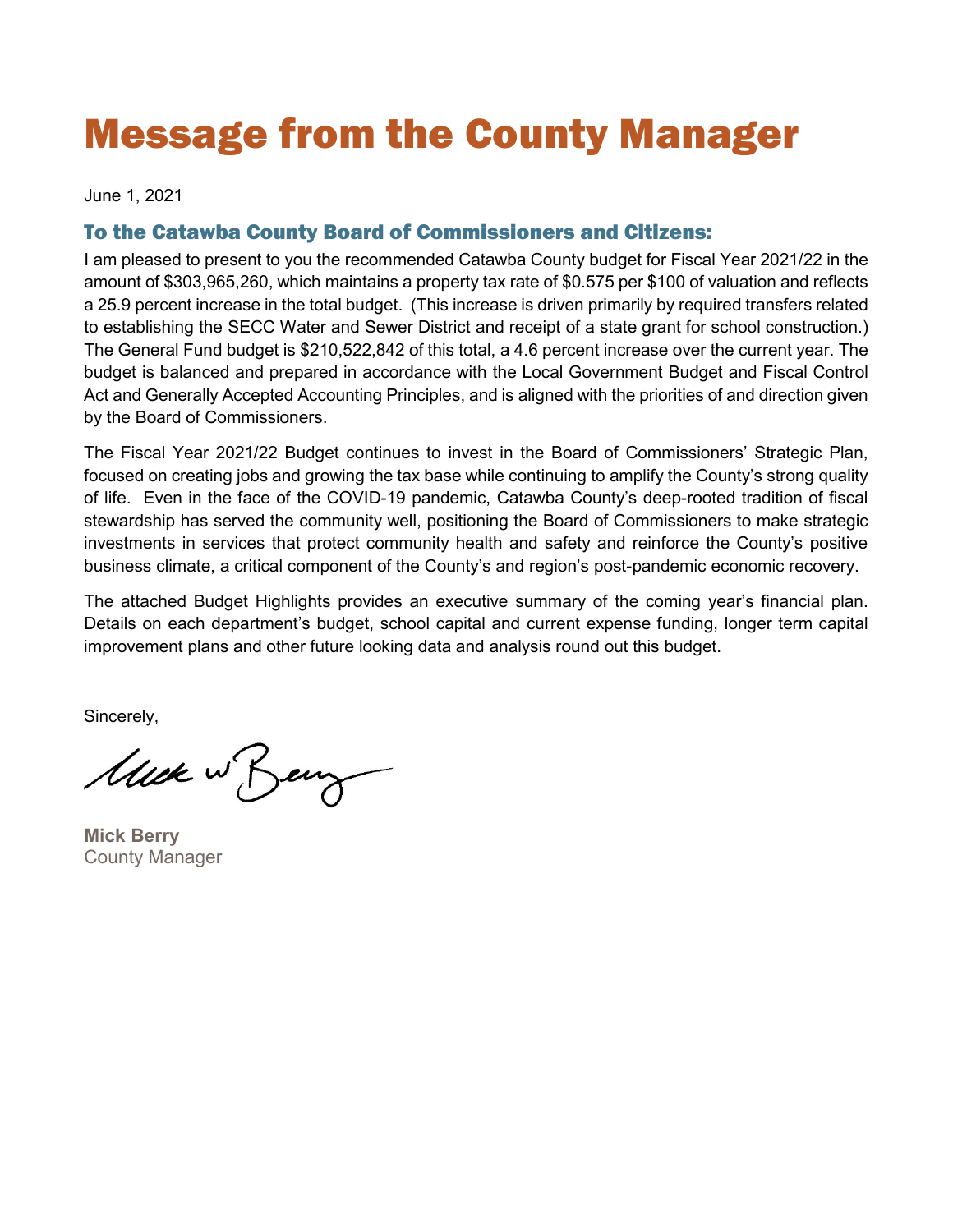

# FY2021-22 Manager's Recommended Budget

June 1, 2021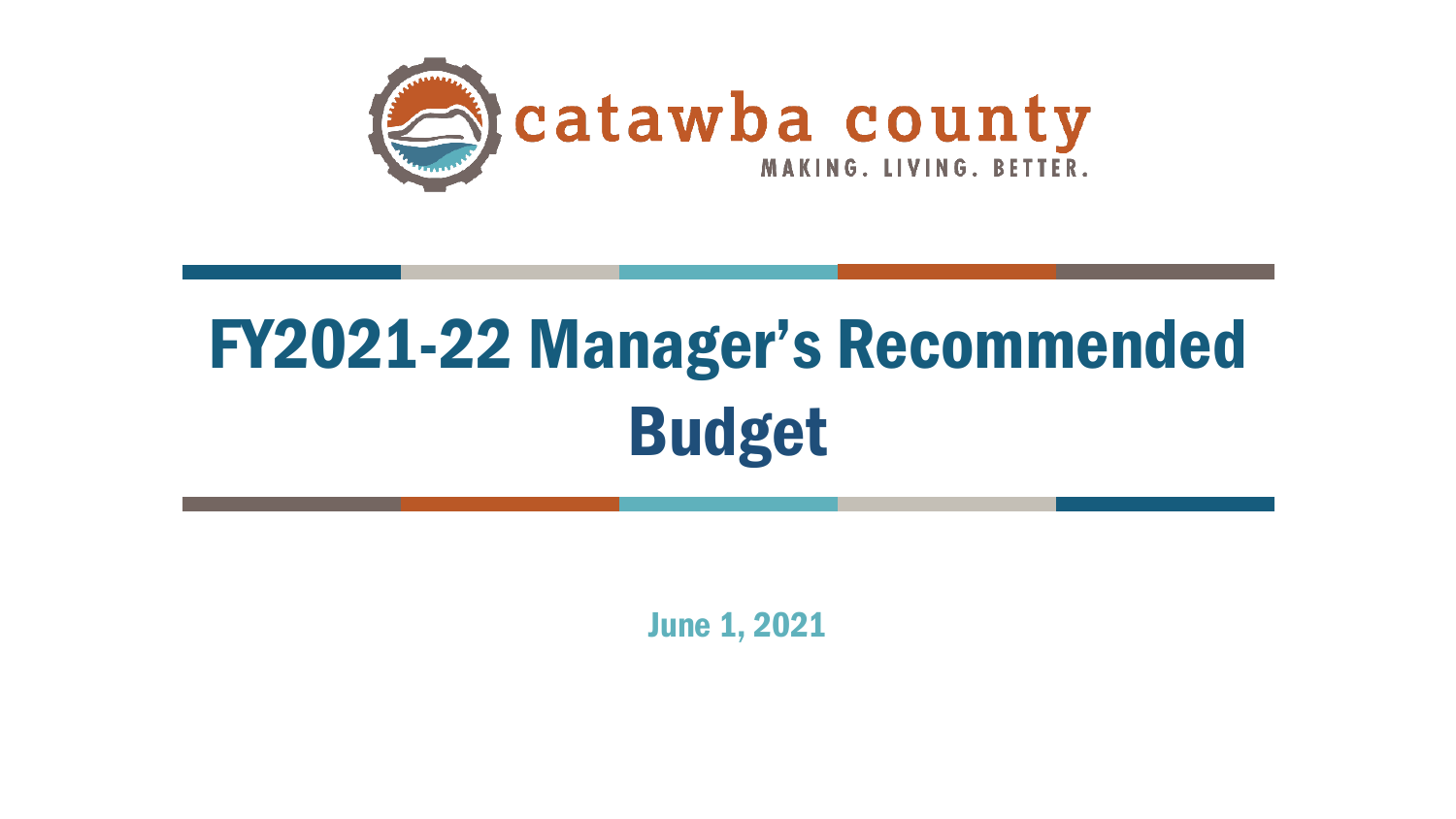### Total Budget: Revenue by Function



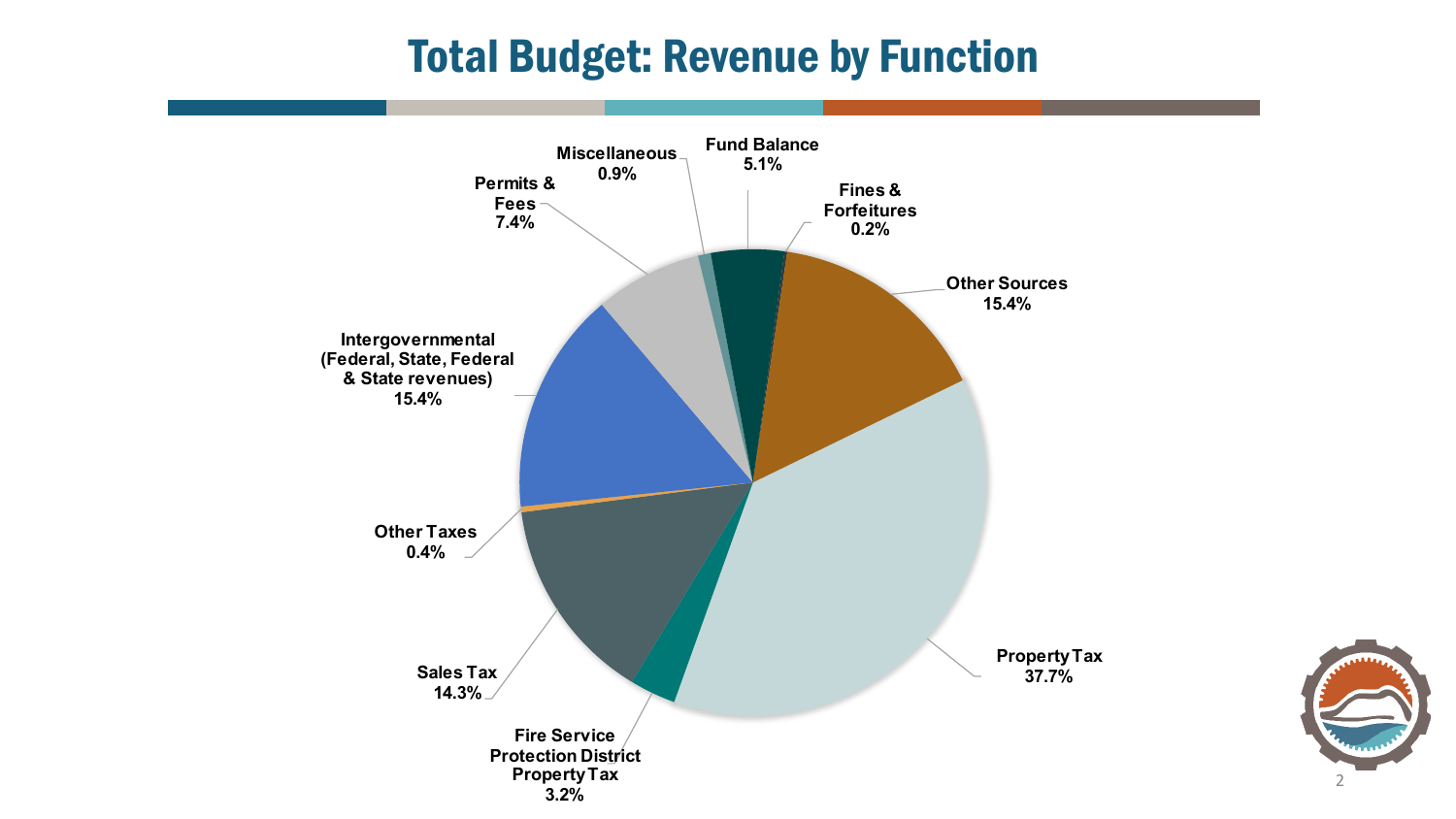### Total Budget: Expense by Function



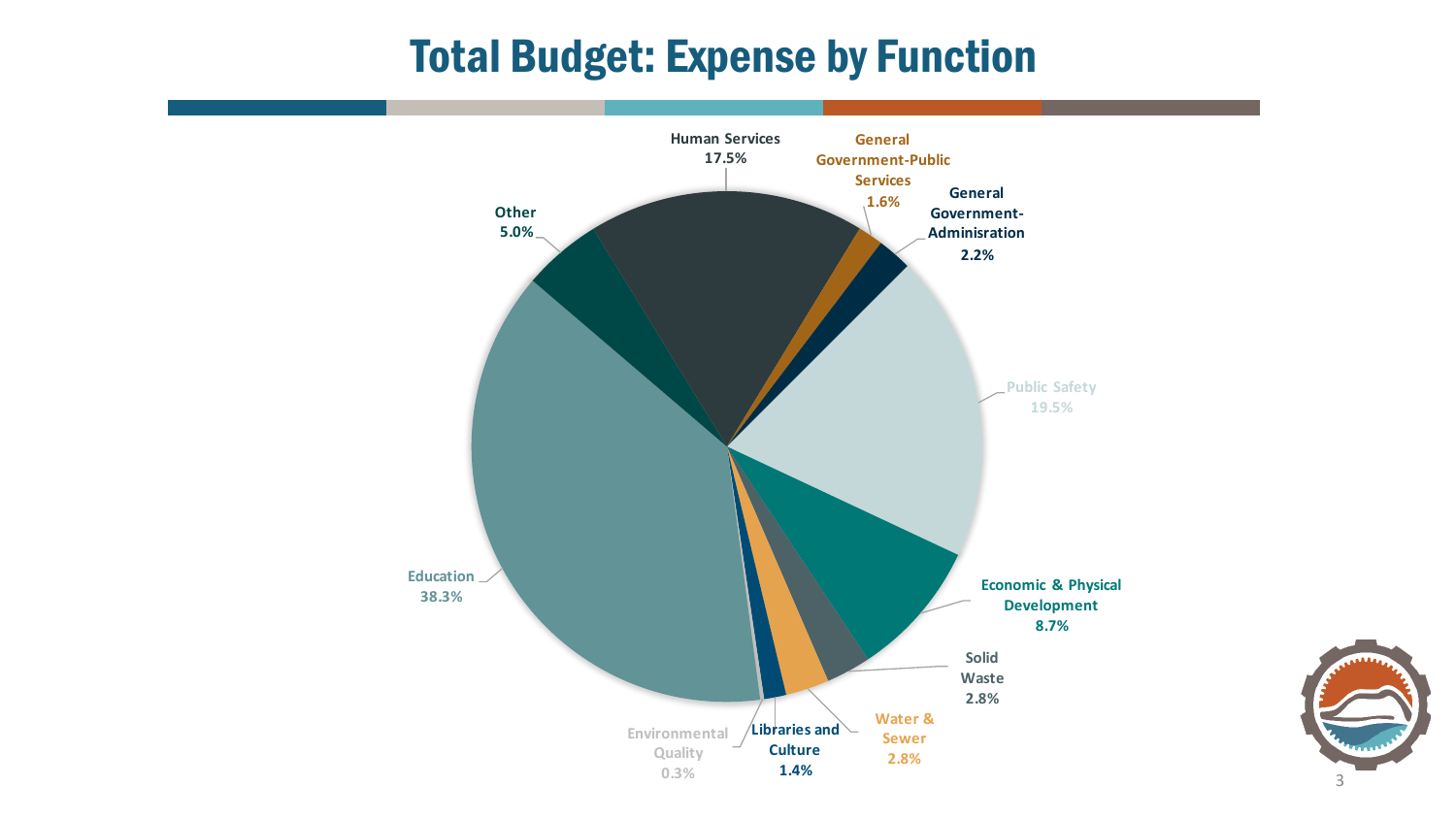### Strong Revenue Picture; \$.575 Tax Rate Maintained

| <b>Revenue by Fund /Type</b>   | FY 2020/21<br><b>Approved</b><br><b>Budget</b> | FY 2021/22<br>Recommended<br><b>Budget</b> | Rec \$ Change   | Rec%<br><b>Change</b> |
|--------------------------------|------------------------------------------------|--------------------------------------------|-----------------|-----------------------|
| <b>Property Tax</b>            | \$105,547,711                                  | \$108,699,000                              | \$3,151,289     | 3.0%                  |
| <b>Sales Tax</b>               | \$29,608,821                                   | \$33,706,181                               | \$4,097,360     | 13.8%                 |
| <b>Other Taxes</b>             | \$680,500                                      | \$785,500                                  | \$105,000       | 15.4%                 |
| Federal                        | \$14,808,250                                   | \$15,352,974                               | \$544,724       | 3.7%                  |
| <b>State</b>                   | \$6,928,605                                    | \$5,402,064                                | ( \$1,526,541)  | $-22.0%$              |
| <b>Federal &amp; State</b>     | \$6,832,229                                    | \$6,491,767                                | ( \$340, 462)   | $-5.0%$               |
| Local                          | \$5,989,443                                    | \$5,699,407                                | ( \$290,036)    | $-4.8%$               |
| <b>Permits &amp; Fees</b>      | \$11,981,335                                   | \$13,043,464                               | \$1,062,129     | 8.9%                  |
| <b>Miscellaneous</b>           | \$2,296,343                                    | \$2,265,663                                | ( \$30,680)     | $-1.3%$               |
| <b>Fund Balance</b>            | \$5,871,853                                    | \$7,983,892                                | \$2,112,039     | 36.0%                 |
| <b>Transfers Between Funds</b> | \$550,000                                      | \$956,015                                  | \$406,015       | 73.8%                 |
| <b>Fines &amp; Forfeitures</b> | \$0                                            | \$0                                        | 50 <sub>l</sub> | 0%                    |
| <b>Other Sources</b>           | \$9,548,775                                    | \$10, 136, 915                             | \$588,140       | 6.2%                  |
| <b>Total General Fund</b>      | \$200,643,865                                  | \$210,522,842                              | \$9,878,977     | 4.9%                  |

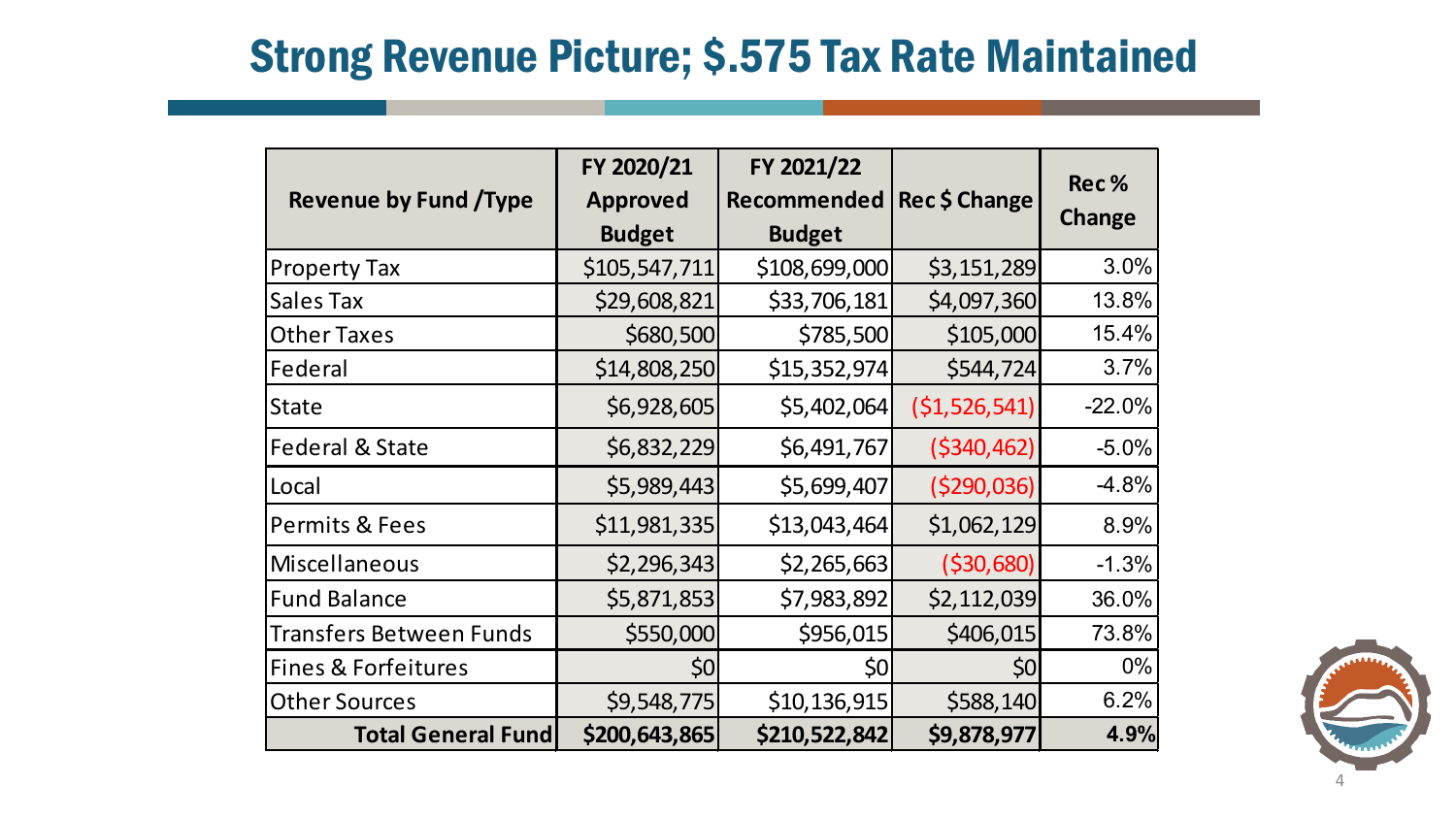#### Budget Continues Strategic Plan Investments

| <b>Expenses by</b><br><b>Department/Fund</b> | FY 2020/21<br><b>Approved</b><br><b>Budget</b> | FY 2021/22<br><b>Recommended</b><br><b>Budget</b> | Rec. \$ Change | <b>Rec. %</b><br><b>Change</b> |
|----------------------------------------------|------------------------------------------------|---------------------------------------------------|----------------|--------------------------------|
| <b>General Government</b>                    | \$9,528,488                                    | \$10,223,175                                      | \$694,687      | 7.29%                          |
| <b>Public Safety</b>                         | \$37,541,310                                   | \$40,305,449                                      | \$2,764,139    | 7.36%                          |
| <b>Environmental Quality</b>                 | \$712,263                                      | \$727,476                                         | \$15,213       | 2.14%                          |
| <b>Economic &amp; Physical Dev</b>           | \$21,106,166                                   | \$21,769,901                                      | \$663,735      | 3.14%                          |
| <b>Human Services</b>                        | \$48,374,227                                   | \$50,391,733                                      | \$2,017,506    | 4.17%                          |
| <b>Education - Current Exp</b>               | \$46,134,748                                   | \$47,029,774                                      | \$895,026      | 1.94%                          |
| <b>Culture</b>                               | \$3,703,424                                    | \$3,773,107                                       | \$69,683       | 1.88%                          |
| Debt                                         | \$28,188,100                                   | \$29,010,970                                      | \$822,870      | 2.92%                          |
| <b>Transfers</b>                             | \$5,355,139                                    | \$7,291,257                                       | \$1,936,118    | 36.15%                         |
| <b>Total General Fund</b>                    | \$200,643,865                                  | \$210,522,842                                     | \$9,878,977    | 4.92%                          |

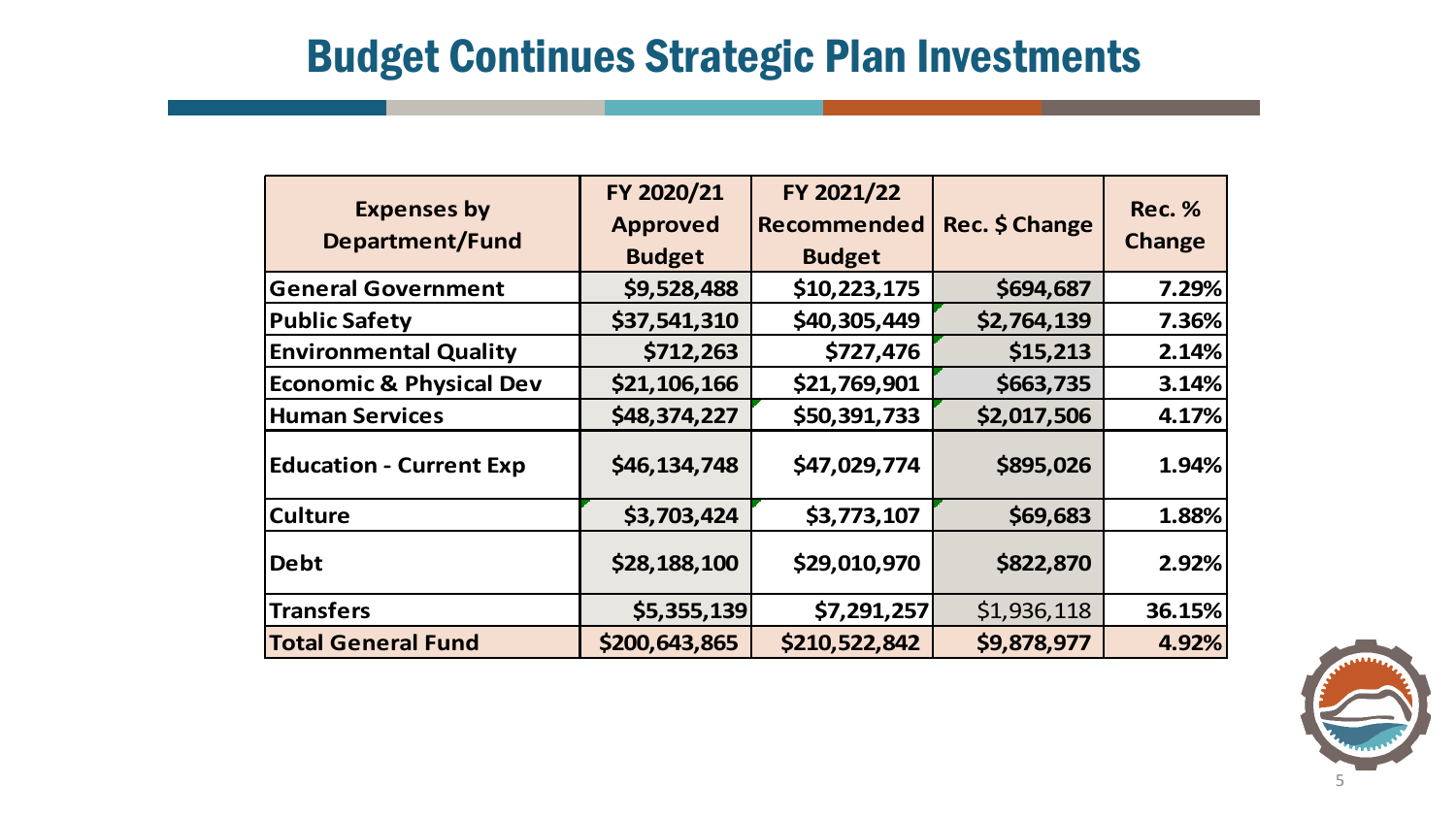#### EDUCATION:

- Current Expense: 2% increase to total funding (\$895,026)
- K64: 5th of 5-year \$1.3M funding commitment
- Annual Capital: \$7.8M dedicated to schools annual capital needs; submitted list of needs totals \$14M+
- Construction: \$19.5M New Maiden Elementary, \$18M NCCHS Renovations, \$4M HPS Elementary School Renovations

#### ECONOMIC DEVELOPMENT:

• Trivium & SECC Business Parks - invests \$1.2M towards creation of jobs and tax base

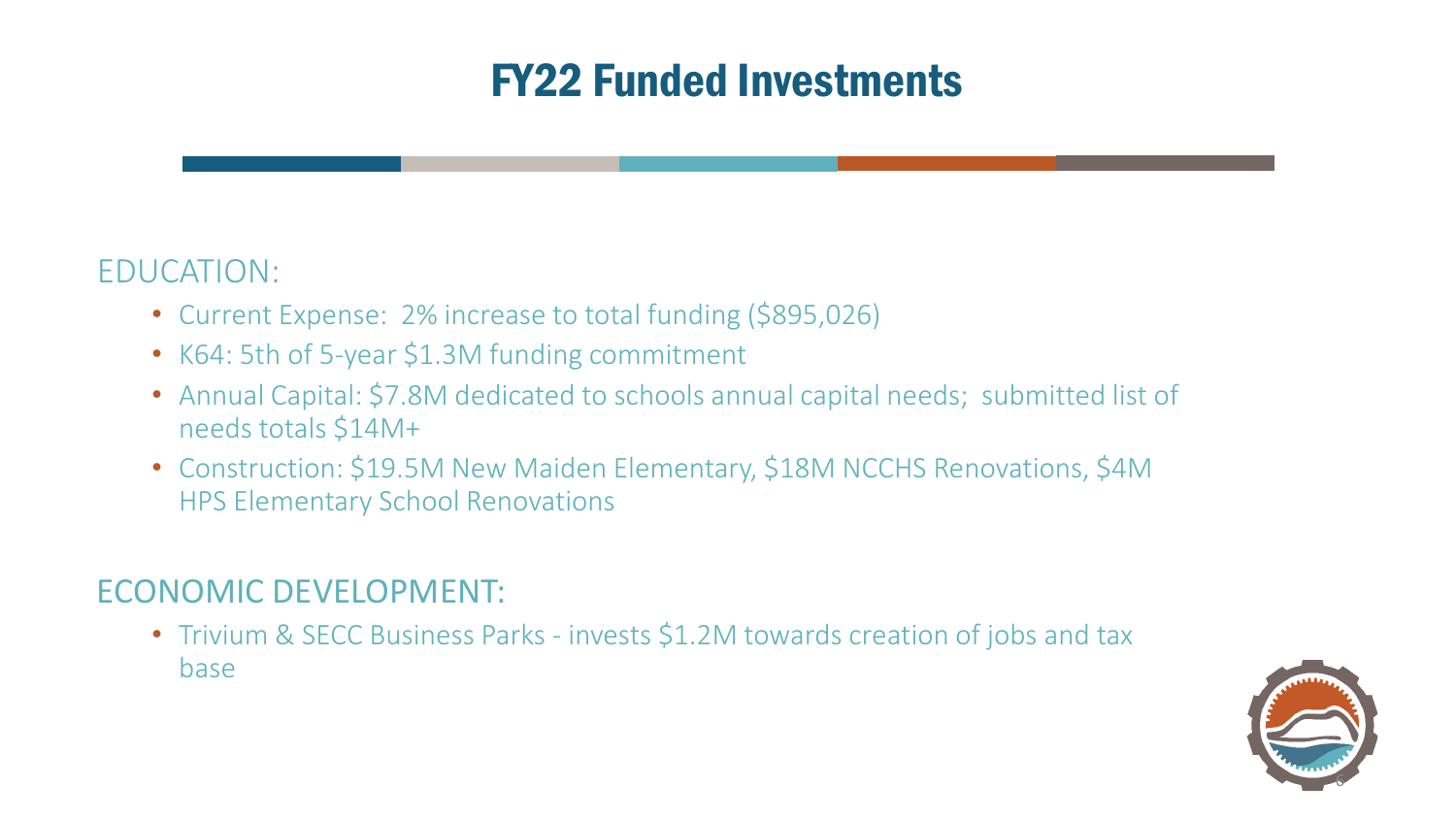#### SHERIFF:

- \$589,000 in operating increases driven by jail medical, contractual services, and training
- 18 equipped vehicle replacements
- Mandated retirement contribution increase and annualizing 3 School Resource Officers approved in FY21

#### EMERGENCY SERVICES:

- EMS operating investments \$234,000 in powerlift stretcher contract, medical supplies, part-time and over-time wages, and patient satisfaction survey
- Animal Shelter improved veterinary services, and medical supplies; offset by increased municipal revenue
- Ambulances 4 replacements

#### 911 COMMUNICATIONS CENTER:

• Intermediate and Advanced Telecommunicator Certification incentives - \$15,000

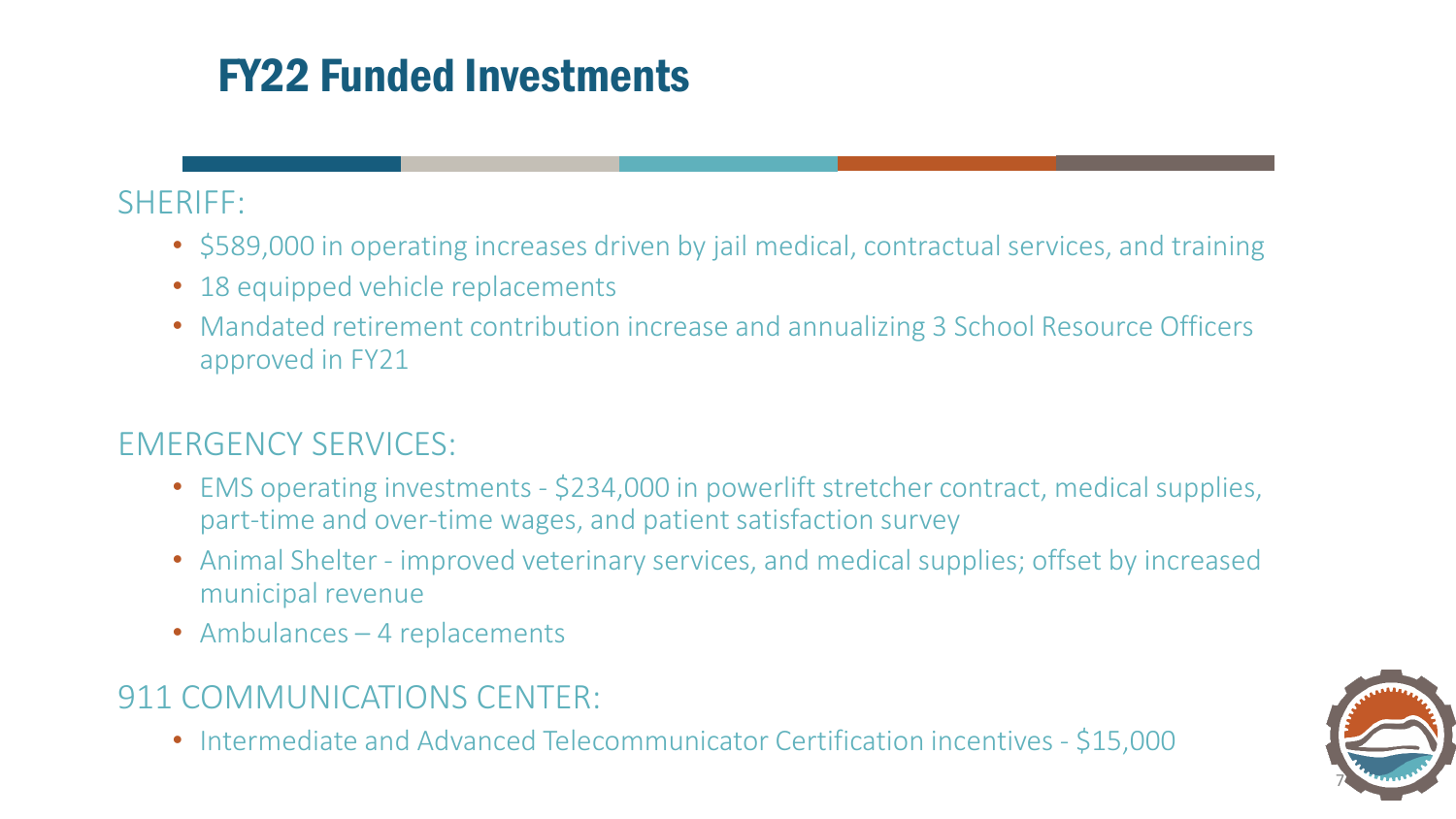#### PLANNING & PARKS:

- Comprehensive Plan \$109,000 to update the County's Comprehensive Plan
- Truck and trailer replacement of end-of-life truck and trailer (\$45,580)
- Annualize Mountain Creek & 7-Day Operations

#### PUBLIC HEALTH:

- School Nurses
	- 2 new positions focused on highest acuity students; supported by COVID relief funds (\$155,000)
	- 3 positions added in FY21 using COVID relief for County share (\$31,257)
- Environmental Health Specialist (1 FTE) to address increased permitting needs (\$64,556), funded primarily by EH revenue
- Clinical Services Administrative Assistant II (1 FTE) using COVID relief to address increased workload and provide dedicated program support (\$57,000)

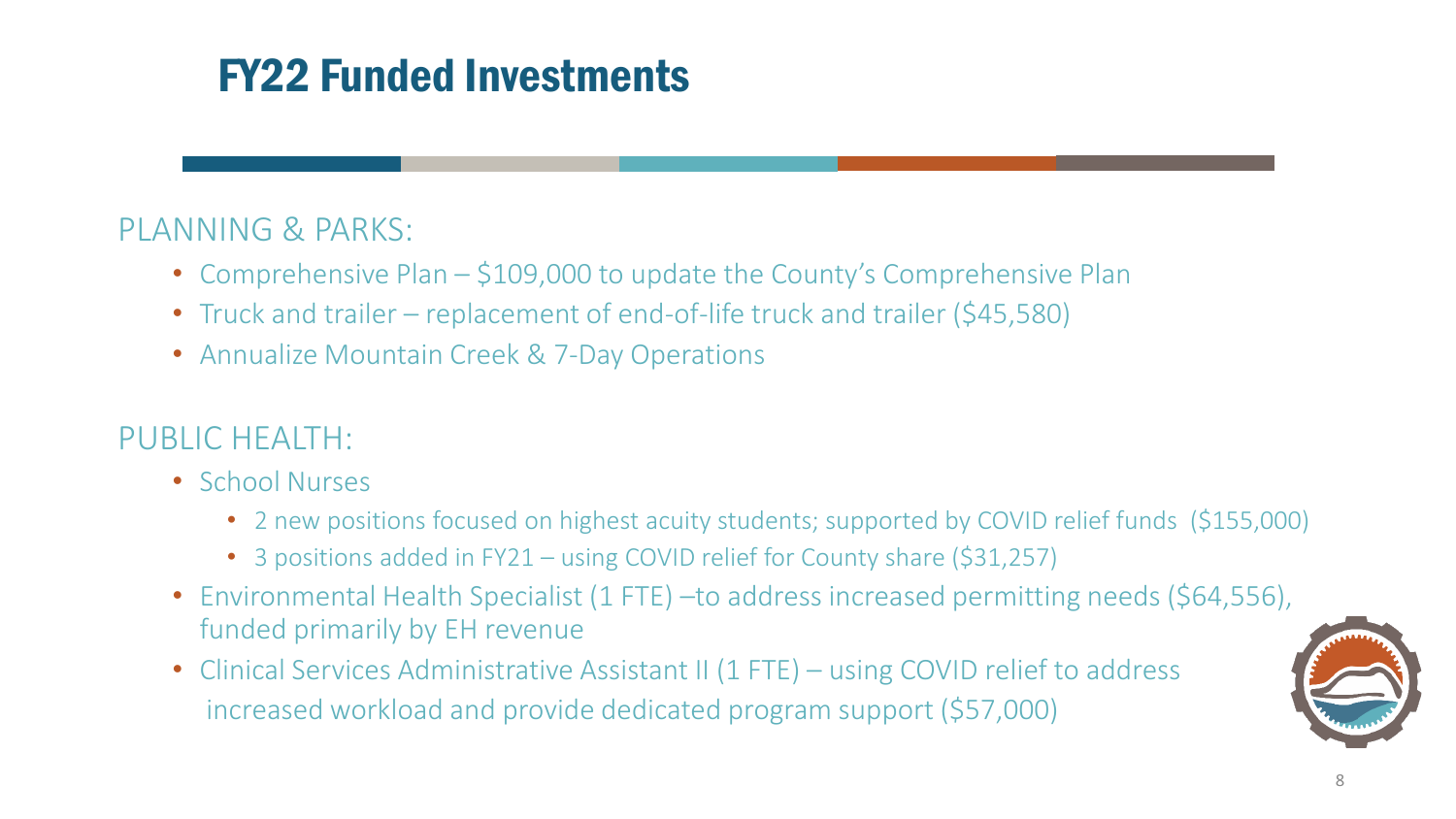#### WATER AND SEWER:

- Budget establishes SECC Water & Sewer District Enterprise Funds for newly established district (May 9, 2021)
	- Operating \$679,163
	- Capital
		- Hickory-Catawba WWTP Future Expansion \$250,000
		- S NC 16 Water \$2.5M
		- Village Center Pump Station Upgrade \$2,709,000
- County Water & Sewer Enterprise Fund maintained

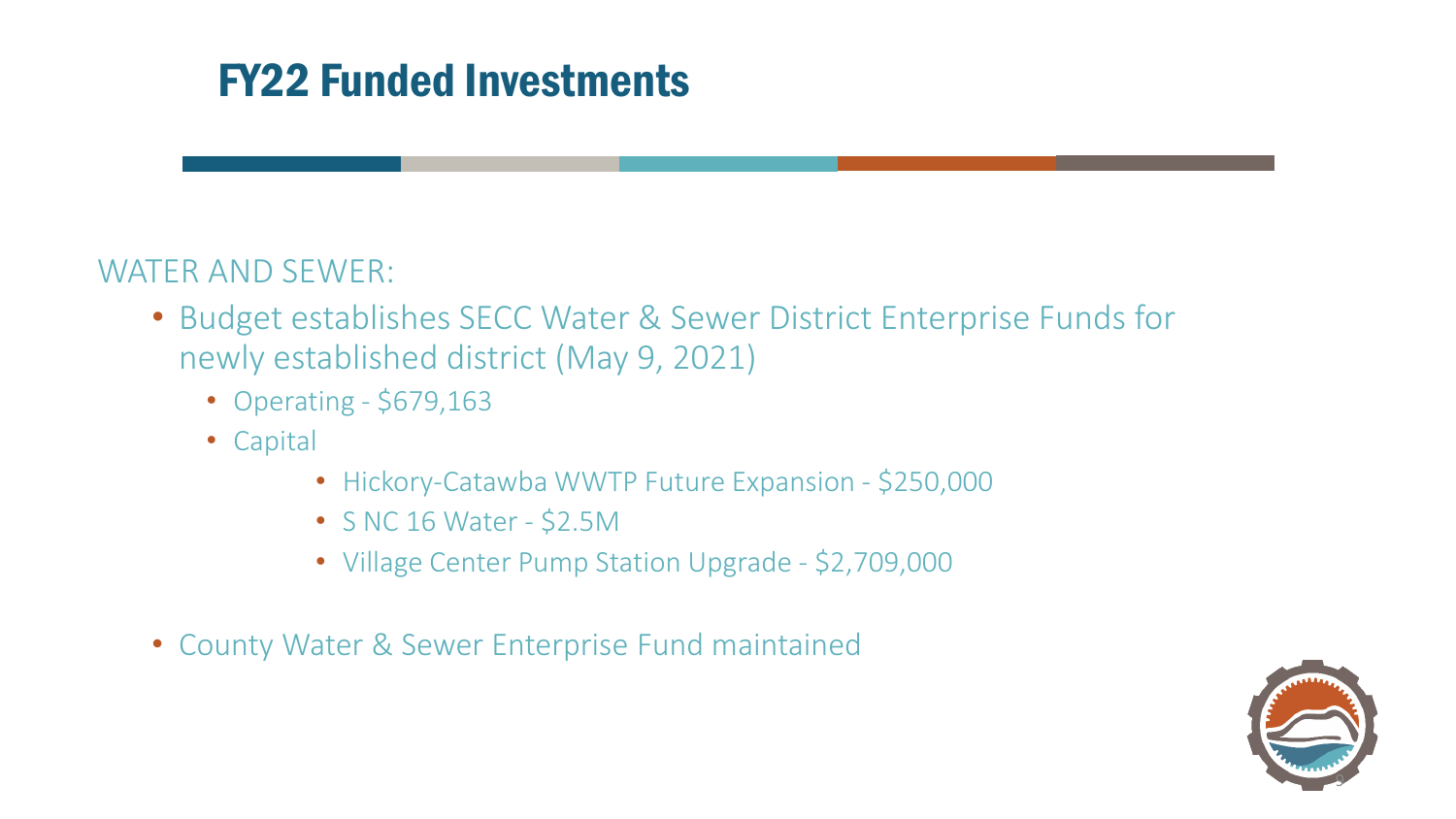#### UTILITIES & ENGINEERING:

- Building Services Official III (1 FTE) –to address increased permitting needs (\$89,000), funded by building permit revenue
- Permit Center Specialist (1 FTE) to address increased permitting needs (\$56,500)
- 4 Vehicles 3 replacements and 1 new

LIBRARY:

- Late Fee Elimination \$17,000 revenue reduction
- Future Main Library project \$300,000 (Library Reinventing Surplus)

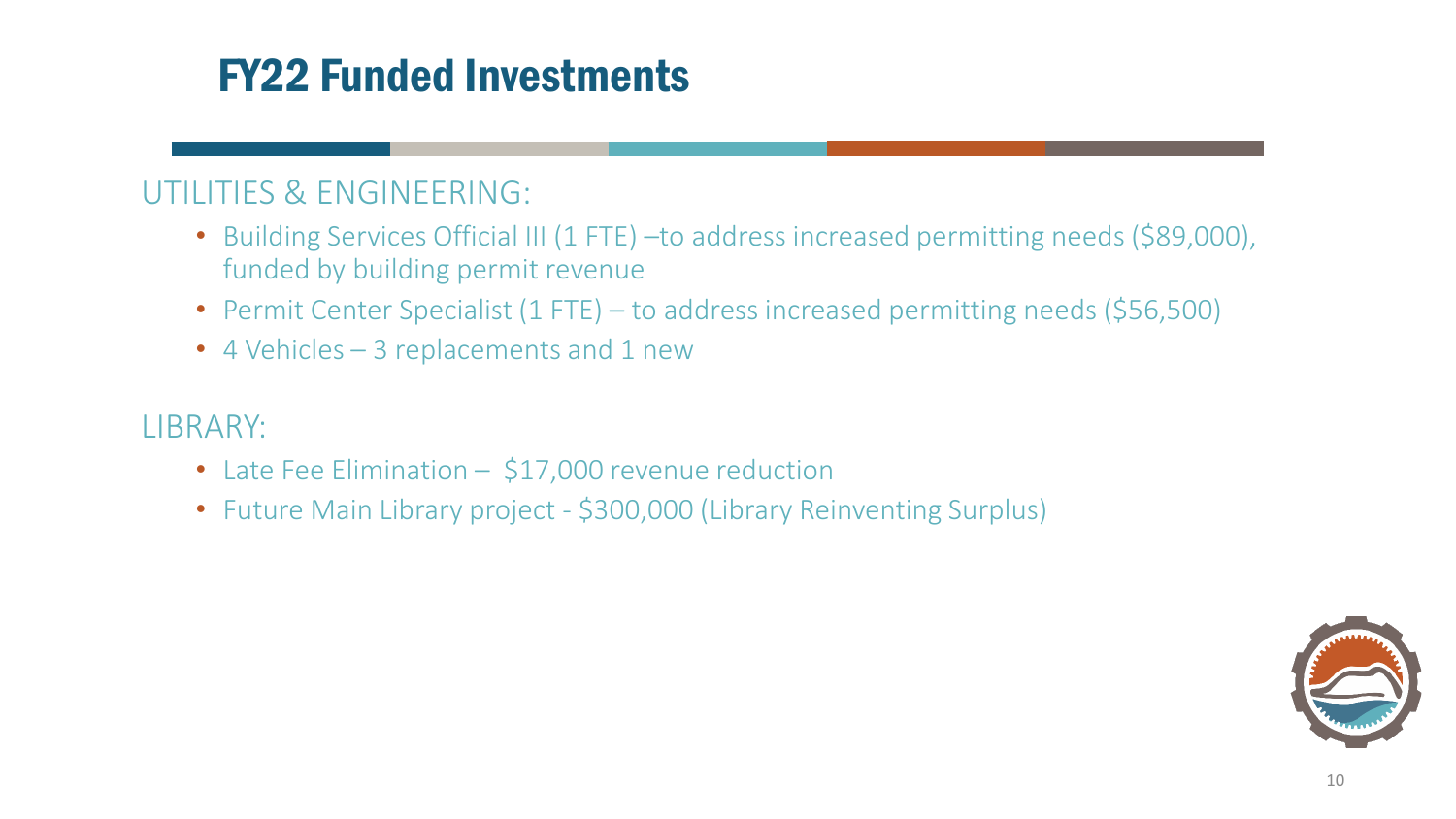#### MAINTAINING OPERATIONS AND SERVICE:

- Competitive Performance Pay
	- 3% for effective performance
	- 3.5% for top performers
- Maintain Health and Dental Plans
	- 6.25% premium increase
- Treasurer's mandatory LGERS/LEO increases: 1.2%
- 401k Contribution Increase: 1%
- Annual 1/3 Pay Study Implementation
- Maintain Longevity and Service Award Programs

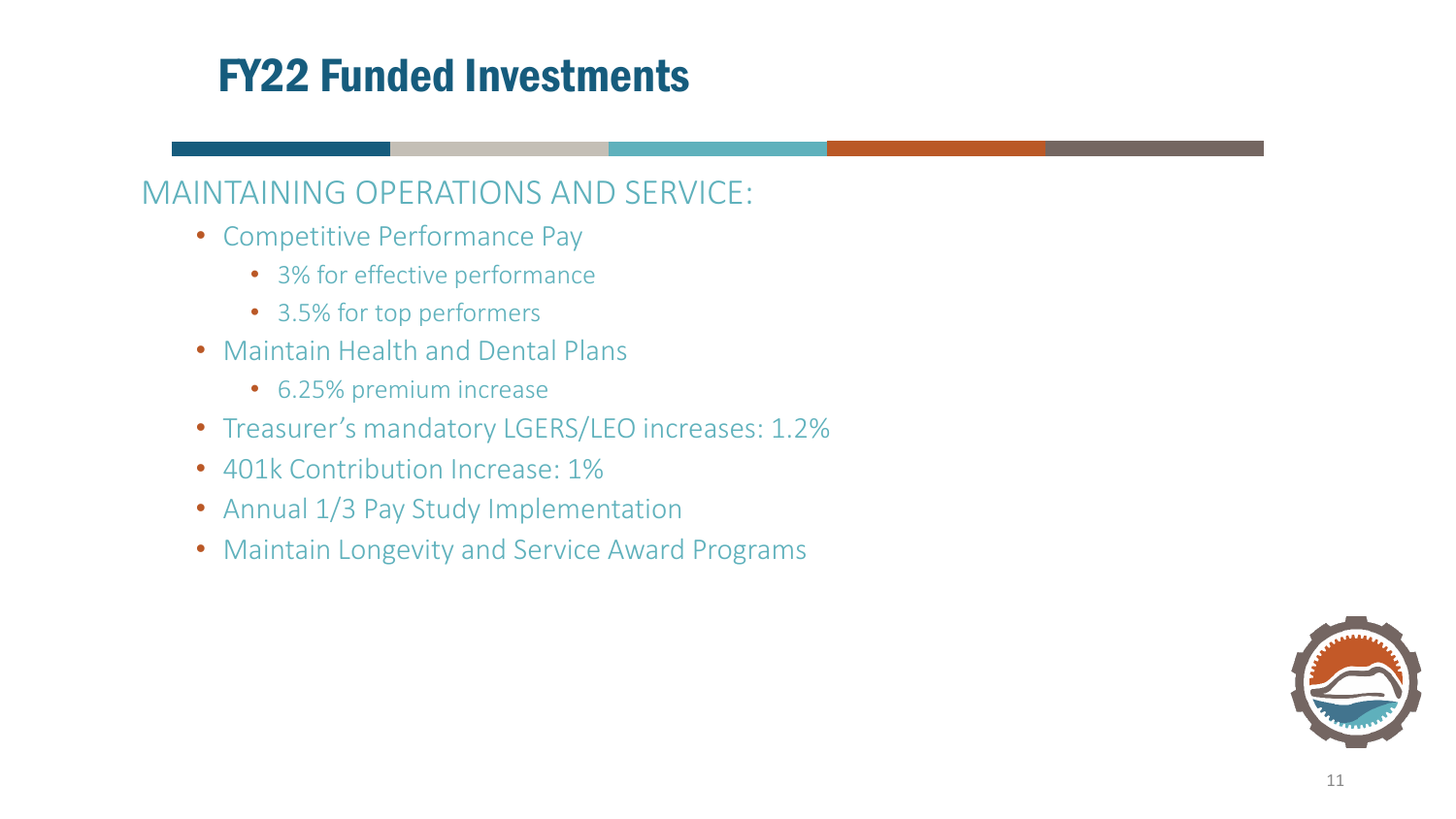#### Continued Support for Outside Agencies

- Other Economic Development \$566,428, plus incentives
- Other Public Safety \$989,229
- Hickory Public Library \$225,289
- Historical Association \$125,000
- SALT Block \$100,000
- United Arts Council \$1 per NCOMB population \$159,621

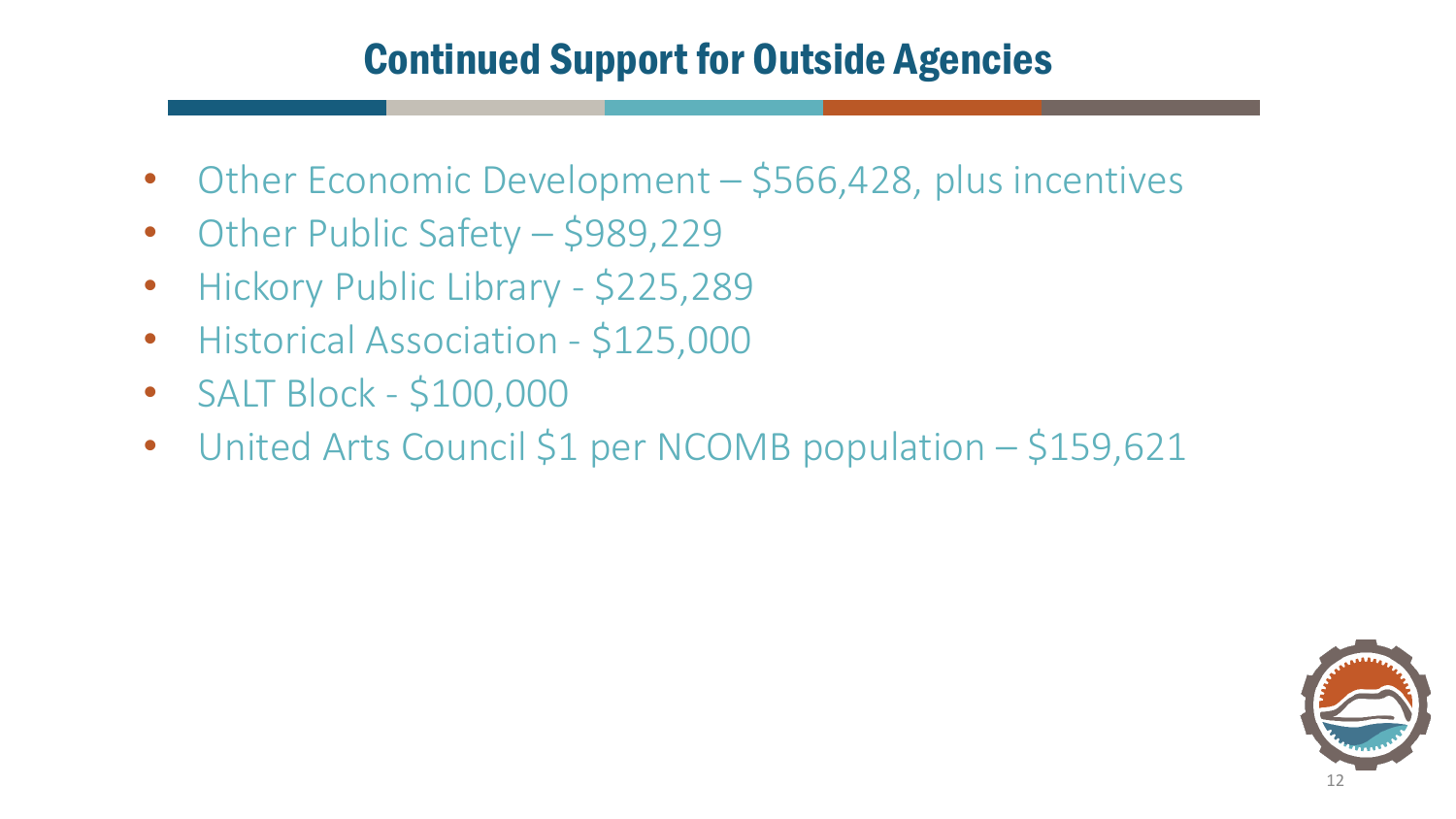### Changes to Fire Service District Tax Rates

| <b>Fire District</b> | <b>FY22 Requested</b> | <b>FY21 Tax Rate</b> | <b>FY22 Recommended</b> |
|----------------------|-----------------------|----------------------|-------------------------|
| <b>Mountain View</b> | 0.0900                | 0.0718               | 0.0900                  |
| Conover              | 0.1250                | 0.1100               | 0.1100                  |
| Claremont            | 0.1300                | 0.1100               | 0.1200                  |
| Catawba              | 0.1500                | 0.1300               | 0.1300                  |
| <b>Newton</b>        | 0.1500                | 0.1300               | 0.1500                  |

Mountain View: \$148,216 revenue increase to fund pumper and tanker debt, set-aside for future land acquisition, and support operations.

Claremont: \$74,653 increase requested. \$35,643 increase recommended to fund medical first response in rural district 12 hours per day, Monday through Friday.

Newton: \$125,889 increase in revenue to support 6 positions previously funded through SAFER grant (to enhance rural service) and to address capital replacement pressures.

Not Recommended: Requested increases for Conover and Catawba not recommended.

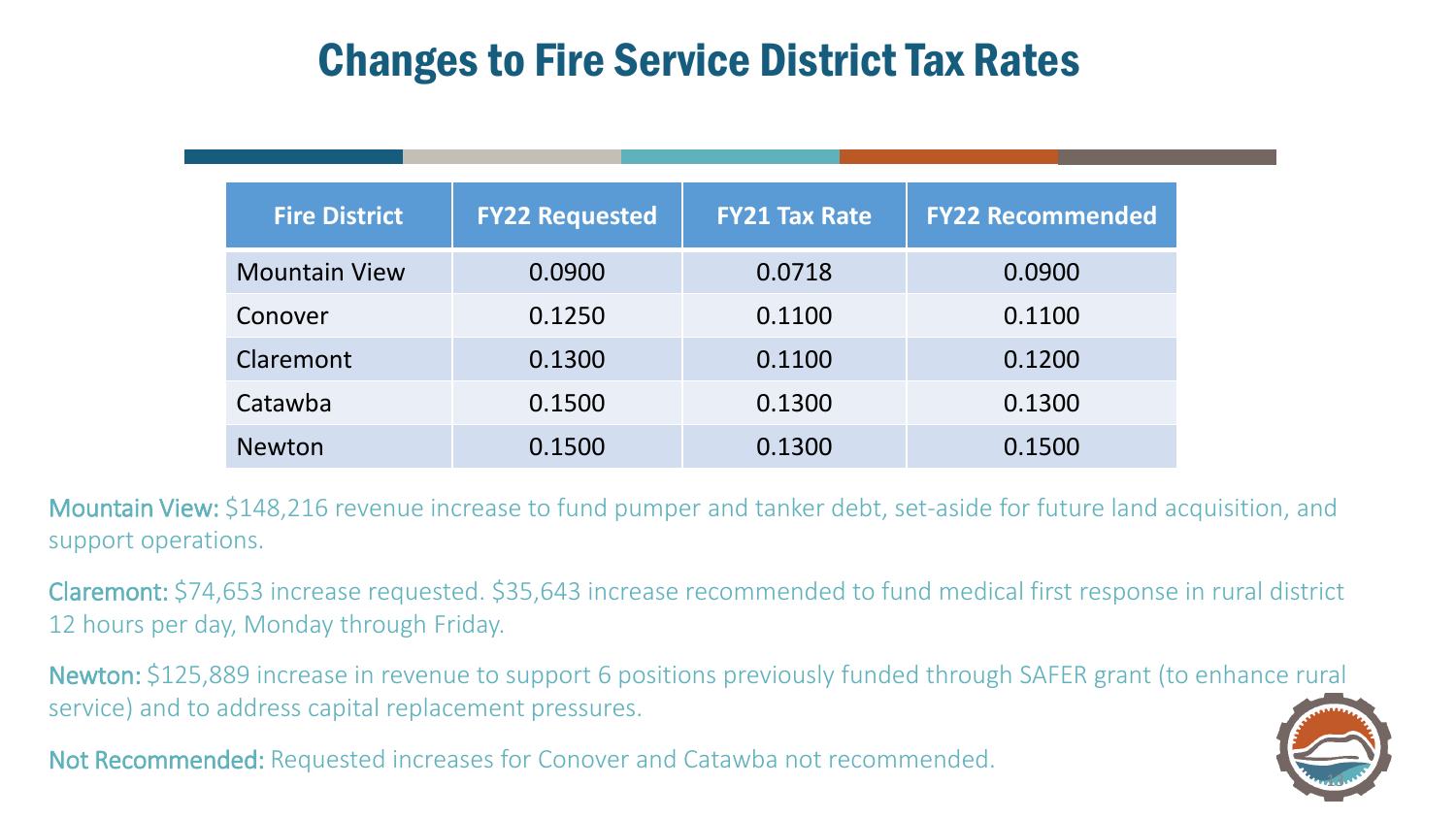## Recommended Personnel Changes: 6 New Positions, 6.5 Eliminated

| Position                               | <b>Department</b>       |     | Total FTEs   Funding Source |
|----------------------------------------|-------------------------|-----|-----------------------------|
| <b>School Nurse</b>                    | Public Health           | 2.0 | <b>COVID Relief</b>         |
| Administrative Assistant II            | Public Health           | 1.0 | <b>COVID Relief</b>         |
| <b>Environmental Health Specialist</b> | Public Health           | 1.0 | <b>EH</b> Fees              |
| <b>Building Services Official III</b>  | Utilities & Engineering | 1.0 | <b>General Fund</b>         |
| Permit Center Specialist               | Utilities & Engineering | 1.0 | General Fund                |
| <b>Total New FTEs</b>                  |                         | 6.0 |                             |

| <b>Position</b>               | Department              | <b>Total FTEs</b> |
|-------------------------------|-------------------------|-------------------|
| Foster Cottage Parent         | Social Services         | $-5.0$            |
| <b>Outpatient Therapist</b>   | Social Services         | $-0.5$            |
| Attorney                      | County Manager's Office | $-1.0$            |
| <b>Total Recommended FTEs</b> |                         | -6.5              |

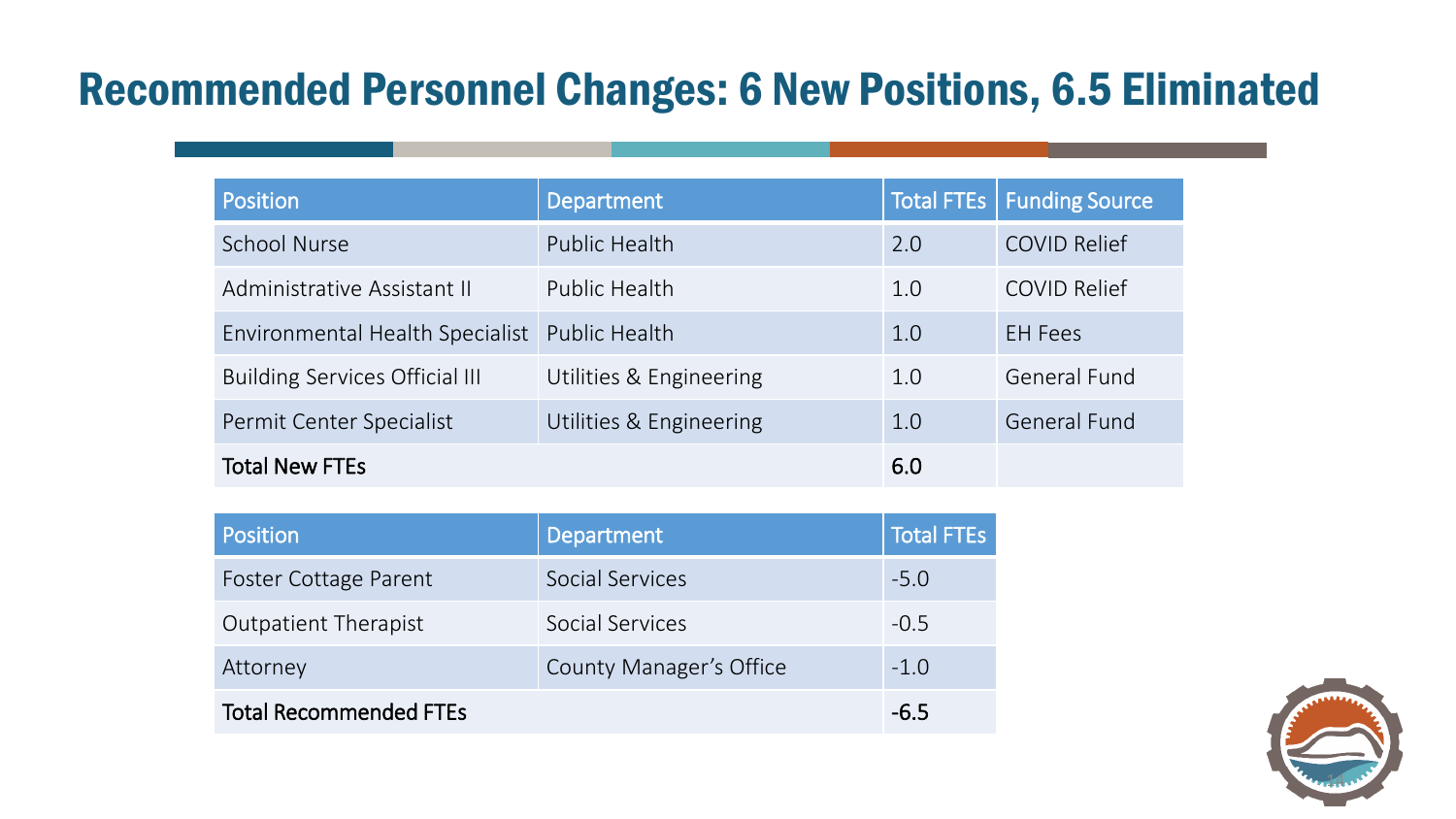# Overview of Proposed Fee Changes

- Animal Shelter: 5 new fees to capture costs; 4 decreased animal adoption fees; 2 revised fees to better clarify costs
- Emergency Services: Revising 10 fees for relevancy and to better reflect actual costs; 2 new fees to better recover costs
- Human Resources: Eliminating 3 fees for services that are not used
- Library: Elimination of late fees; revising large format printing/copying fee to capture actual costs; verbiage update for 3D printing fee
- Environmental Health: Eliminating 3 fees; revising one fee's verbiage for services no longer offered; new Authorization to Construct – Septic Tank Only fee
- Utilities & Engineering: Overhaul of Building Permits to improve simplicity and transparency, elimination of Green Building Incentives
- Solid Waste fee schedule: Increase tipping fees per plan, new fee to discourage by-passing exit scales, new fee for visitor safety vests, decrease mulch compost, increase in scrap tire disposal fee

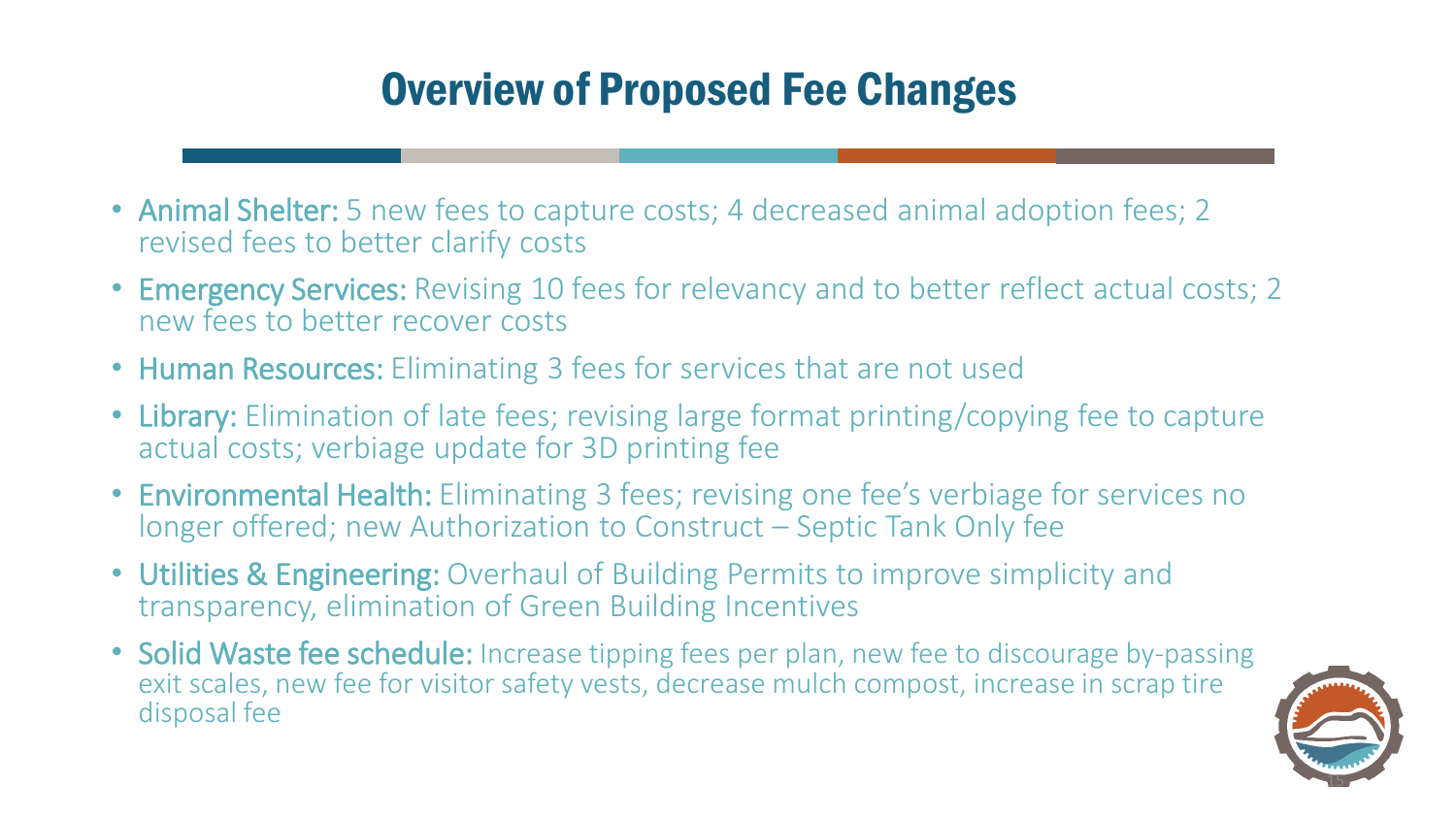### FY2021-22 Budget: Next Steps

- 
- 
- 

• June 10<sup>th</sup> BOC Hearings with Departments, Schools, and Outside Agencies • June 15<sup>th</sup> Public Hearing and Wrap-Up • June 21st FY2021-22 Budget Adoption